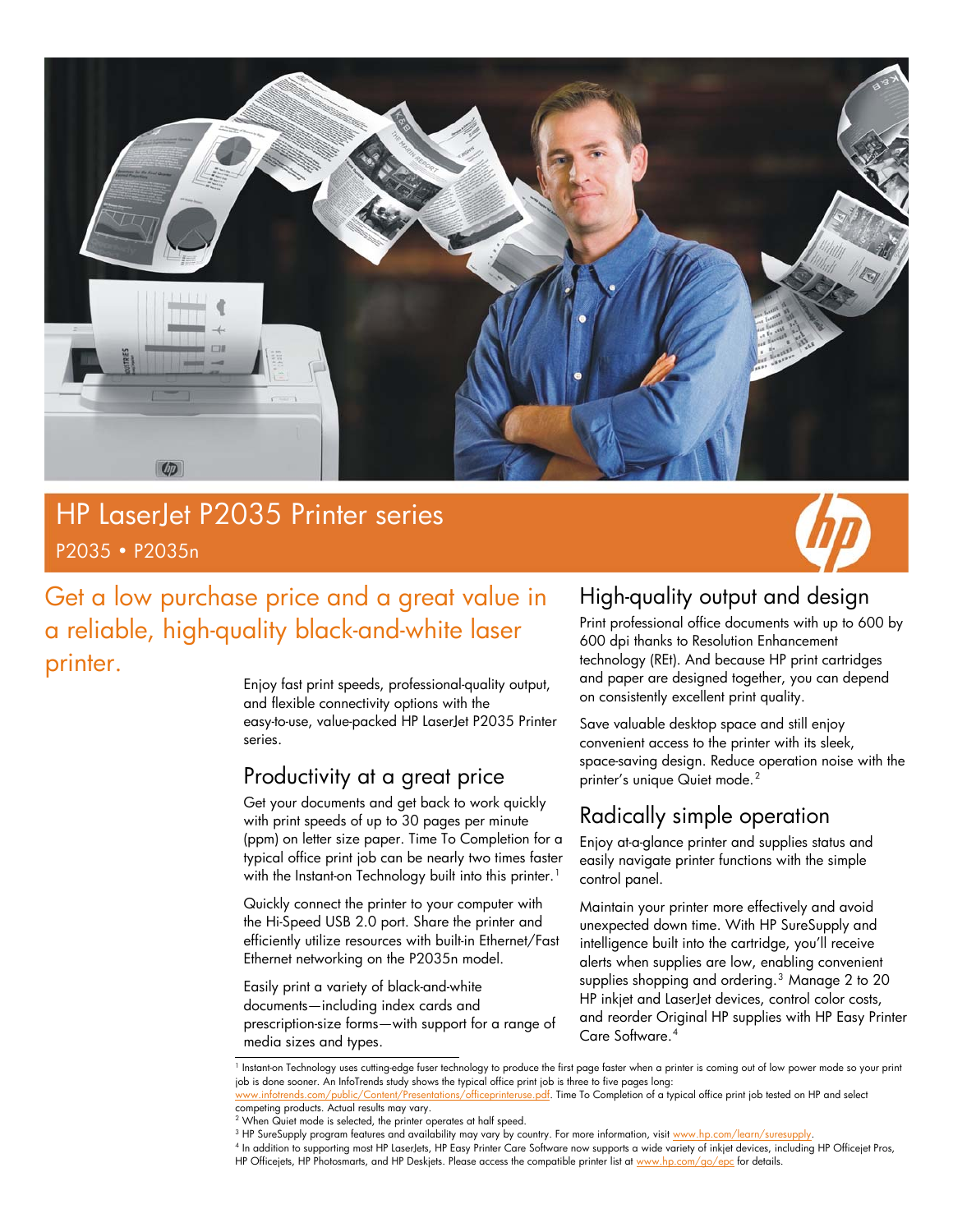# HP LaserJet P2035 Printer series

- 
- 2 One-door access to the easy-to-install all-in-one print cartridge
- 3 Adjustable 50-sheet 1 multipurpose input tray
- 4 250-sheet input tray
- 5 Rear output door provides a straight-through path for specialty media
- 6 Security device slot
- 7 Hi-Speed USB 2.0 port for direct-connect printing
- 8 IEEE 1284-compliant parallel port
- 9 16 MB of memory and a 266 MHz processor perform complex tasks quickly



Front view



Rear view

## Series at a glance





|                                   | P2035         | P2035n        |
|-----------------------------------|---------------|---------------|
| Part number                       | CE461A        | <b>CE462A</b> |
| 50-sheet multipurpose tray 1      |               | v             |
| 250-sheet input tray 2            |               |               |
| IEEE 1284-compliant parallel port |               | Not available |
| Hi-Speed USB 2.0 port             |               | v             |
| Ethernet/Fast Ethernet networking | Not available |               |

#### 1 150-sheet output bin HP LaserJet P2035 Printer shown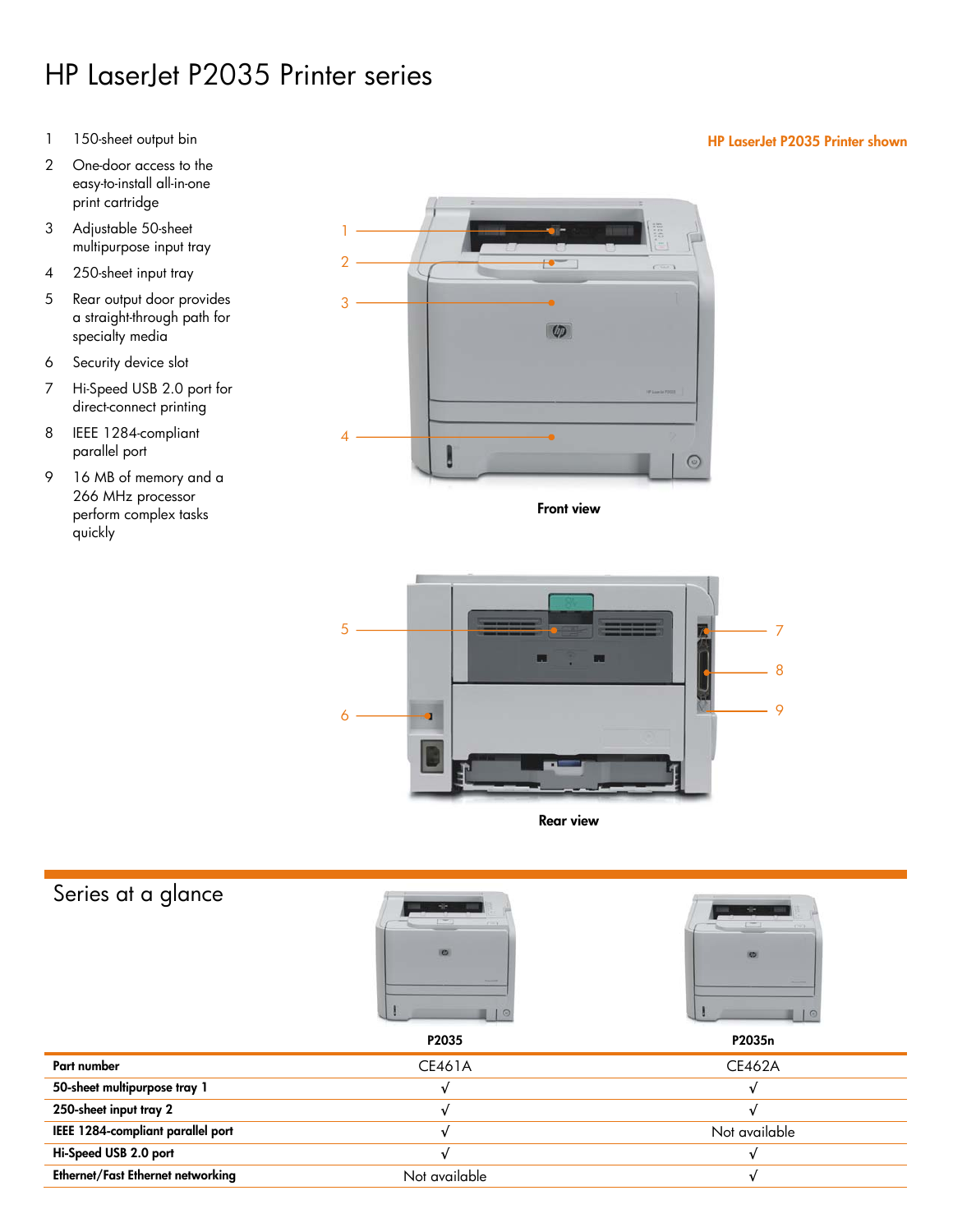# Easy to use and maintain, this printer is also easy on the environment.

#### Improves your printing experience

Produce a broad range of business documents with the right look and feel. The multipurpose tray supports a variety of print media, including different types, sizes, and weights of paper, envelopes, labels, overhead transparencies, postcards, card stock, and more. Replenish the paper tray less often with the 50-sheet multipurpose tray and 250-sheet standard input tray, for a 300-sheet total input capacity.

The all-in-one print cartridge is designed for simplicity and reliability, incorporating the toner, engaging mechanism, and imaging drum in one supply—so you refresh the printer every time an Original HP cartridge is installed.

Quickly and accurately process complex print jobs without the cost of buying additional memory using the host-based print driver, a 266 MHz processor, and 16 MB of memory.

### Environmentally responsible

Reduce your energy use. Instant-on Technology in HP LaserJet devices provides up to 50 percent energy savings over traditional fusing while providing a first-page-out in seconds. HP estimates that Instant-on Technology has reduced emissions by 5.25 million tons of  $CO<sub>2</sub>$  to date—the equivalent of removing 1.1 million cars from the road for one year.<sup>[5](#page-2-0)</sup>

Cut paper consumption and save money with manual two-sided printing. Save even more paper with N-up printing, which allows you to place multiple document pages on a single printed page.

Recycle cartridges through HP Planet Partners. This industry-leading program gives companies around the world an easy and environmentally conscious way to return hardware and print supplies for recycling after  $use.<sup>6</sup>$  $use.<sup>6</sup>$  $use.<sup>6</sup>$ 

### Get the most out of your printer with HP accessories, supplies, and services.





#### J7951G

Upgrade the P2035n and share among multiple users with the HP Jetdirect ew2400 External Wireless Print Server.

#### CE505A

HP's print cartridges and toner are specifically designed to deliver consistent quality and reliable, trouble-free printing.

#### HP Support Services

#### The cost of printer downtime

For many organizations, the ability to print anything, anytime, anywhere at affordable costs is important to business operations. Because HP LaserJet printers are central to business success, HP provides high-quality services beyond the standard warranty.

#### **Benefits**

- Reduce printing infrastructure costs
- Maximize uptime
- Expert technical phone support
- Predictable, consistent service delivery across multiple locations
- Choose, depending on your location:
- Next Day Exchange Service-a unit is shipped to you overnight; you send the damaged unit back
- Return Service—take unit into depot
- Next Day Onsite Service—technician-delivered onsite service the next business day after the service call.

These options are available as HP Care Pack Services or HP Contractual Services. HP Managed Print Services provide everything from devices and toner cartridges, to installation, management, maintenance, and support.

For more information, visit: [www.hp.com/go/printservices](http://www.hp.com/go/printservices).

#### Replacement print cartridge with HP Smart Printing Technology[7](#page-2-2) HP LaserJet Black Print Cartridge (2,300 standard pages) **Connectivity** HP USB Hi-Speed printer cable (2-meter) HP Wireless G USB Print Server HP USB Network Print Adapter HP Wireless Printing Upgrade Kit HP Jetdirect en1700 External Print Server HP Jetdirect en3700 External Print Server HP Jetdirect ew2400 External Wireless Print Server Service and support HP 3-year Next Business Day Exchange Service HP Care Pack, Network Installation Paper CE505A Q6264A Q6301A Q6275A Q6236A J7988G J7942G J7951G UK929E H3110E

[www.hp.com/go/paper](http://www.hp.com/go/paper)

1-800-477-5010

**Solutions** 

[www.hp.com/go/gsc](http://www.hp.com/go/gsc)

<span id="page-2-2"></span><sup>7</sup> Replacement cartridge: Average black cartridge yield 2,300 standard pages. Declared yield values for replacement cartridges in accordance with ISO/IEC 19752. Actual yields vary considerably based on images printed and other factors. For more information, visit [www.hp.com/go/learnaboutsupplies.](http://www.hp.com/go/learnaboutsupplies)

<span id="page-2-1"></span><span id="page-2-0"></span><sup>-&</sup>lt;br>5 The tons of CO<sub>2</sub> avoided is based on power plant emissions that otherwise would occur to generate the electricity saved; cars removed is based on annual emissions from cars burning gasoline.<br>6 Program availability var <sup>6</sup> Program availability varies. HP printing supplies return and recycling is currently available in more than 45 countries, territories, and regions in Asia, Europe, and North and South America through the HP Planet Partners program.